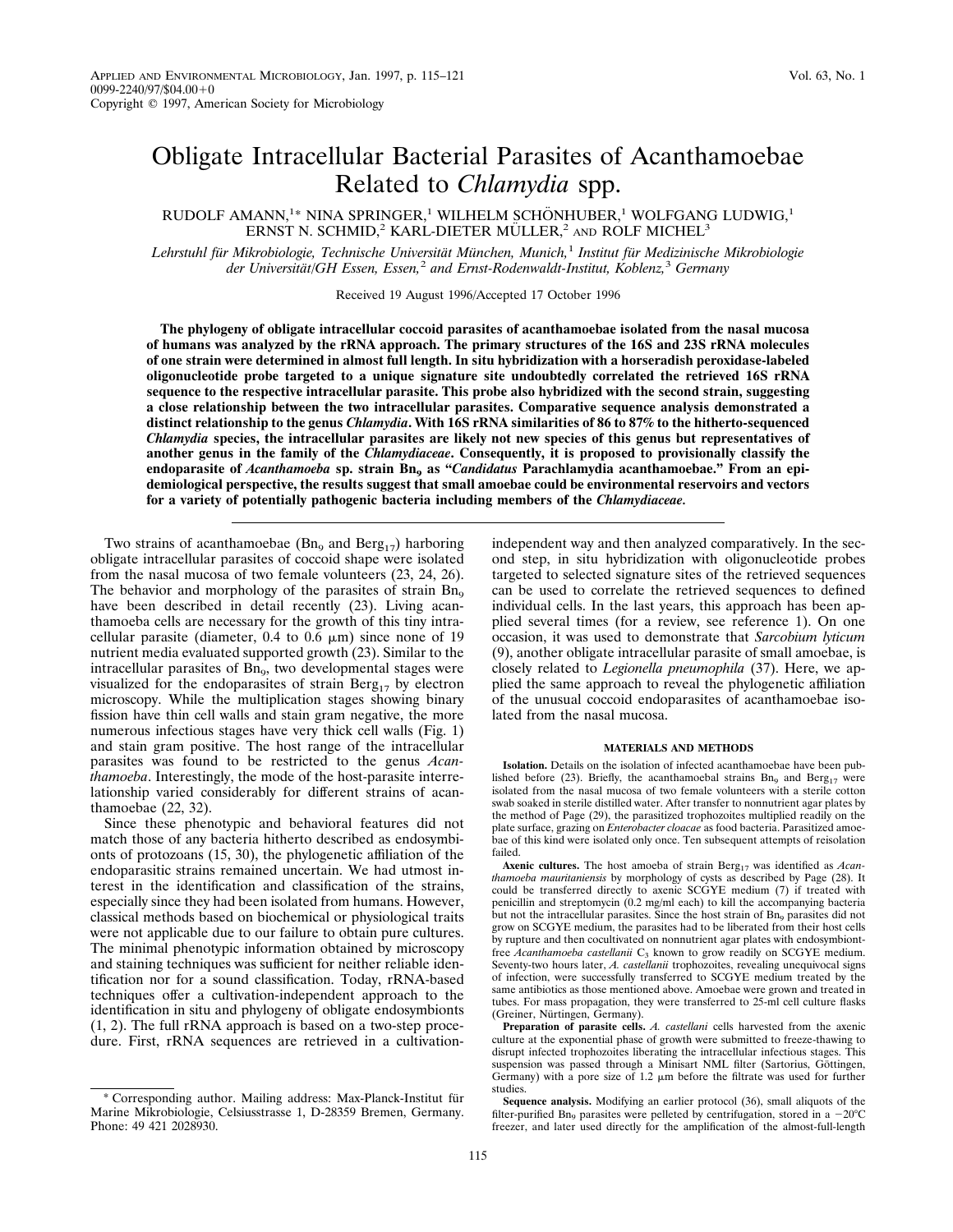

FIG. 1. Trophozoite of A. mauritaniensis Berg<sub>17</sub> with one large and several small vacuoles containing different developmental stages of the obligate intracellular parasites. Some of the thin-walled gram-negative stages s Magnifications, ca. 7,400 (A) and 28,000 (B). N, nucleus of the host amoeba; mi, mitochondria; um, unit membrane.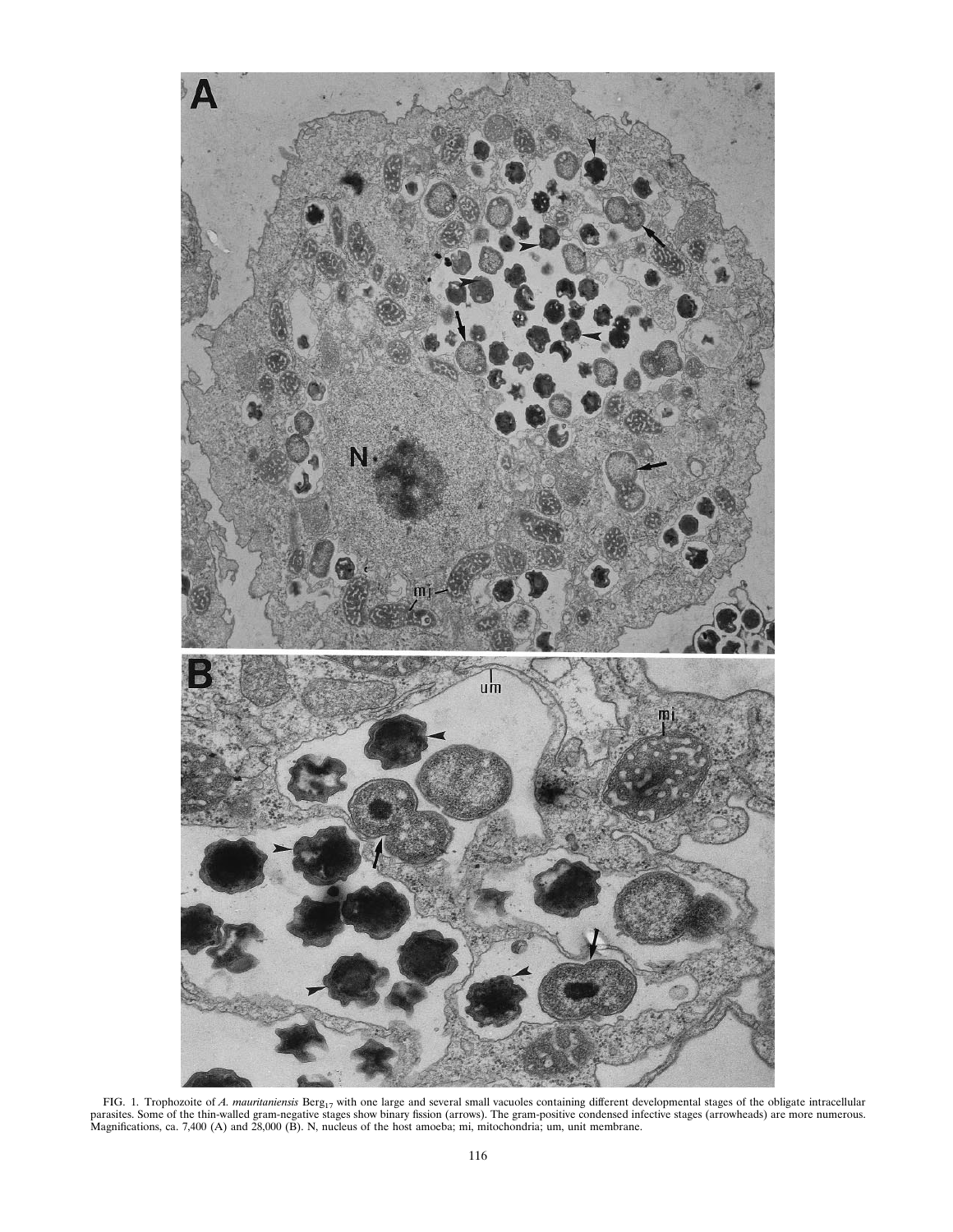|                                   | % Sequence similarity to: |      |                |             |               |        |          |
|-----------------------------------|---------------------------|------|----------------|-------------|---------------|--------|----------|
| Phylogenetic group                | 16S rRNA of:              |      |                |             |               |        | 23S rRNA |
|                                   | Bn <sub>o</sub>           | Ζ    | C. trachomatis | C. psittaci | C. pneumoniae | Clones | of $Bn9$ |
| Bn <sub>9</sub>                   |                           |      |                |             |               |        |          |
| Ζ                                 | 88.2                      |      |                |             |               |        |          |
| C. trachomatis                    | 86.3                      | 84.0 |                |             |               |        |          |
| C. psittaci                       | 86.2                      | 83.3 | 95.3           |             |               |        |          |
| C. pneumoniae                     | 87.0                      | 83.7 | 94.2           | 95.7        |               |        |          |
| Clones                            | 74.0                      | 72.7 | 72.5           | 72.2        | 72.2          |        |          |
| Planctomycetes                    | 72.5                      | 71.7 | 71.6           | 71.2        | 71.5          | 71.3   | 70.7     |
| Cyanobacteria                     | 74.2                      | 73.3 | 73.9           | 73.8        | 74.4          | 72.1   | 67.8     |
| Cytophaga-Flexibacter-Bacteroides | 70.8                      | 70.3 | 70.4           | 70.3        | 70.6          | 69.3   | 69.9     |
| Green sulfur bacteria             | 73.3                      | 72.1 | 73.1           | 72.5        | 72.3          | 72.5   | 70.3     |
| Flexistipes                       | 75.0                      | 73.8 | 73.8           | 73.2        | 73.5          | 72.3   |          |
| Spirochetes                       | 73.7                      | 72.5 | 72.4           | 72.3        | 73.1          | 71.0   | 70.3     |
| Fibrobacter                       | 72.8                      | 72.2 | 73.2           | 72.8        | 73.1          | 72.0   |          |
| Nitrospira                        | 73.8                      | 73.1 | 73.2           | 72.8        | 72.8          | 74.3   | 70.6     |
| Proteobacteria                    | 75.1                      | 73.4 | 74.2           | 73.8        | 74.2          | 72.6   | 71.0     |
| Gram-positive; high $G+C$         | 75.0                      | 74.8 | 74.3           | 74.3        | 74.7          | 74.0   | 67.8     |
| Fusobacteria                      | 73.8                      | 72.7 | 73.2           | 72.6        | 73.5          | 70.6   | 71.9     |
| Gram-positive; low $G + C$        | 75.2                      | 73.8 | 74.0           | 74.0        | 74.7          | 72.8   | 72.3     |
| Deinococci                        | 72.3                      | 72.1 | 73.3           | 72.6        | 73.1          | 73.0   | 69.8     |
| Green nonsulfur bacteria          | 71.6                      | 71.4 | 73.2           | 71.5        | 71.2          | 73.8   | 70.1     |
| <i>Thermotogales</i>              | 71.3                      | 70.8 | 70.8           | 70.3        | 70.7          | 70.8   | 69.8     |
| Aquifex                           | 70.3                      | 69.9 | 69.5           | 69.2        | 69.1          | 71.1   | 66.2     |

| TABLE 1. Overall rRNA sequence similarities for the parasite of <i>Acanthamoeba</i> sp. strain $B_n$ and |  |  |  |  |  |  |  |
|----------------------------------------------------------------------------------------------------------|--|--|--|--|--|--|--|
| all other members of the domain Bacteria <sup>a</sup>                                                    |  |  |  |  |  |  |  |

*<sup>a</sup>* All available at-least-70%-complete (in comparison with the homologous sequences from *E. coli*) 16S and 23S rRNA primary structures were included for calculation. Mean values are given for the cluster of clones (17) as well as for the major phylogenetic groups (phyla) of the domain *Bacteria.*

rRNA operon by the PCR. PCR fragments covered 16S rRNA position 8 to 5S rRNA position 49 (*E. coli* numbering [6]). The ribosomal DNA (rDNA) was sequenced directly with the T7 sequencing kit of Pharmacia (Freiburg, Germany) by using rRNA gene-specific primers (18, 33, 36). The 23S and 16S sequences were submitted to the EMBL Data Library and assigned the accession numbers Y07555 and Y07556, respectively. The new 16S rDNA sequence was added to an alignment of about 6,000 published and unpublished homologous small-subunit rRNA primary structures (20, 39) by use of the alignment tool of the ARB program package (38). Phylogenetic analyses were performed by applying distance matrix, maximum parsimony, and maximum likelihood methods on different data sets by use of the respective tools of the ARB program and Gary Olsen's fastDNAml (20). Maximum parsimony analyses were done on the complete data base of small-subunit rRNA sequences, whereas distance matrix and maximum likelihood analyses were based on all available homologous primary structures of members of the *Chlamydia* branch and selected representatives of all other known major bacterial lines of descent. The data sets varied with respect to the reference sequences as well as alignment positions included. Positional variabilities of the individual alignment positions were determined with the respective tools of the ARB package and used as a criterion to successively remove highly variable positions from the data set. This was done to recognize and minimize treeing artifacts resulting from alignment errors, data base inconsistencies, and false identities in highly variable regions resulting from multiple base changes.

**In situ hybridization.** For in situ hybridization, whole infected amoebae grown as described above were washed and resuspended in phosphate-buffered saline. They were fixed by the addition of 1 volume of ethanol as described by Roller et al. (34). Cells were immobilized on gelatin-coated slides by air drying and subsequently dehydrated by immersing the slides in 50, 80, and 96% ethanol for 3 min each.

Amino-linked oligonucleotides (MWG Biotech, Ebersberg, Germany) were labeled with tetramethylrhodamine (4) and horseradish peroxidase (3) as described before. Probes EUB338 (4) and ACA (40) targeted to 16S rRNA signatures of most members of the domain *Bacteria* and the genus *Acinetobacter*, respectively, were used as positive and negative controls together with the endoparasite-specific oligonucleotide.

Hybridizations with tetramethylrhodamine-labeled oligonucleotides were performed by standard protocols (4). Cells were hybridized with horseradish peroxidase-labeled oligonucleotides for 90 min at  $35^{\circ}$ C in 10  $\mu$ l of a buffer containing 0.9 M NaCl, 0.01% sodium dodecyl sulfate, 20 mM Tris-HCl (pH 8), 0 to 50% formamide, and 2% blocking reagent (Boehringer GmbH, Mannheim, Germany) as described by Amann et al. (3). Subsequently, the slides were washed at 35°C for 20 min in a buffer containing 900 to 19 mM NaCl, 0.01% sodium dodecyl sulfate, 20 mM Tris-HCl, and 5 mM EDTA (pH 8). Whereas the stringency in the hybridization buffer was increased by the addition of formamide, the stringency in the washing buffer was increased by lowering the NaCl concentration as described by Manz et al. (21). Slides were rinsed shortly with distilled water, air dried, and covered with substrate solution (0.5 mg of diaminobenzidine per ml prepared from a stock solution of 25 mg/ml in dimethyl formamide;  $0.6\%$  H<sub>2</sub>O<sub>2</sub> in phosphate-buffered saline) for 5 min at room temperature. Finally, the slides were rinsed with distilled water and mounted in glycerol. Stained endoparasite cells were visualized by brownish substrate precipitates with a Zeiss Axioplan microscope and bright-field illumination. Monochrome photographs were taken with Kodak Tmax400 film.

Electron microscopy. Trophozoites of *A. mauritaniensis* infected with Berg<sub>17</sub> intracellular parasites were harvested from 4-day-old axenic cultures fixed in cacodylate-buffered 2.5% glutaraldehyde, postfixed in 1% OsO<sub>4</sub>, and stained with uranyl acetate and lead citrate. Sections were examined with a model 10A transmission electron microscope (Carl Zeiss, Jena, Germany).

## **RESULTS**

**Sequence analysis.** Without prior DNA extraction, rDNA fragments covering almost the complete rRNA operon could be amplified from the intracellular parasite preparation of strain  $Bn<sub>9</sub>$ . The fragments could be sequenced directly. This suggested that one bacterial species was dominant in the analyzed cell suspension. Comparative sequence analysis revealed that the newly obtained 16S rRNA sequence is, with 88.2% similarity, most closely related to that of organism Z, a parasite of tissue cultures previously not validly described (16). It is with 86 to 87% overall sequence similarity also related to the members of the genus *Chlamydia*, whereas similarities to 16S rRNA sequences of other members of the *Bacteria* range only between 70 and 75% (Table 1). A phylogenetic tree based on 16S rRNA sequences clearly demonstrates that the retrieved sequence together with that of organism Z forms an independent lineage within the chlamydial branch of the bacterial tree (Fig. 2).

The results of the comparison of the retrieved full-length 23S rDNA (Table 1) are in line with the 16S rRNA results since the data, in the absence of other publically available 23S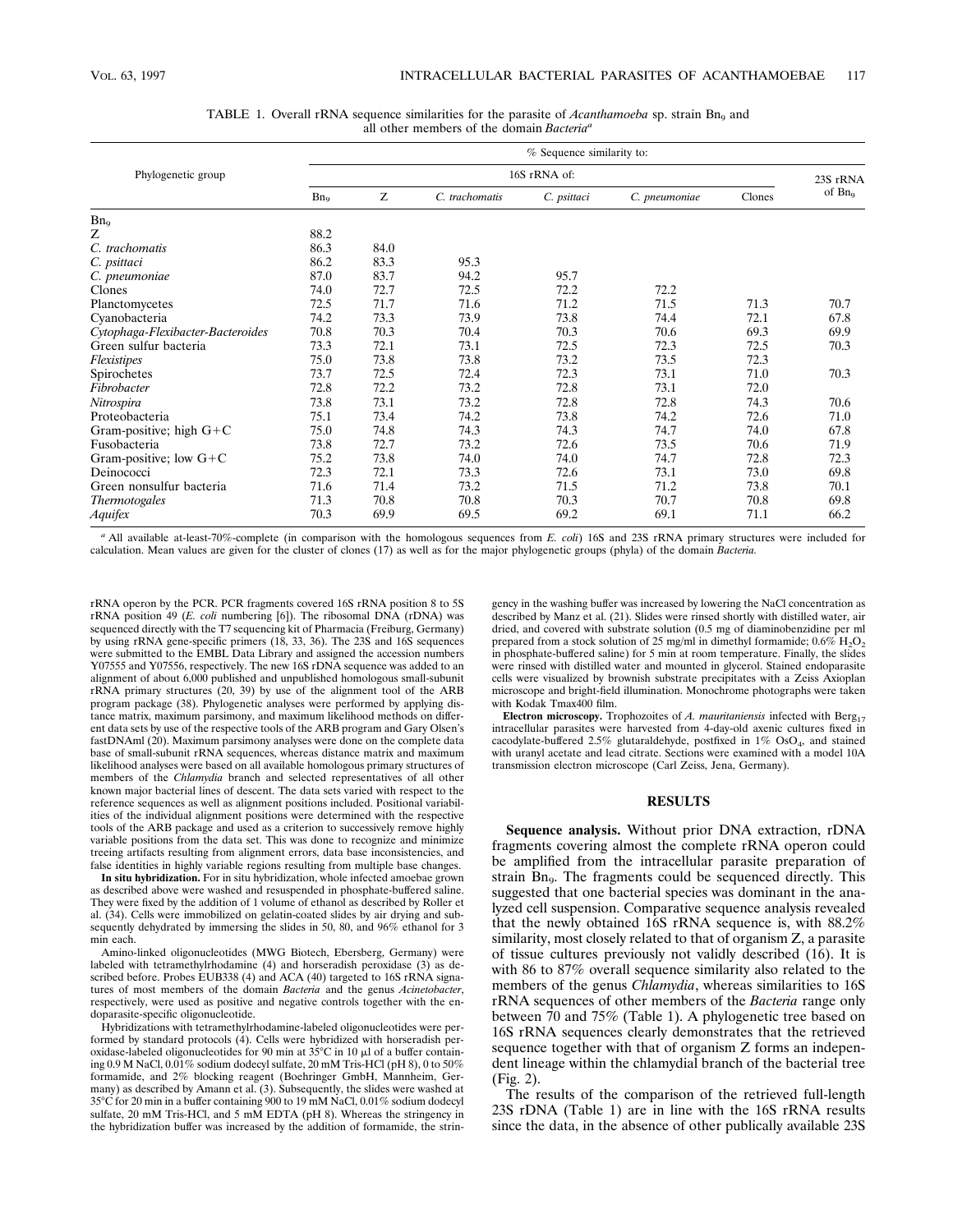

FIG. 2. 16S rRNA-based phylogenetic tree reflecting the relationship of the intracellular parasites of *Acanthamoeba* sp. strain Bn<sub>9</sub> and the genus *Chlamydia*. Z refers to the 16S rRNA of organism Z (16). Clones refers to the clone sequences obtained from an Australian terrestrial environment by Liesack and Stackebrandt (17). The bar indicates 10% estimated sequence divergence.

rRNA sequences of chlamydiae (8), support a phylum status of *Chlamydia* and relatives.

In situ hybridization. The oligonucleotide  $Bn<sub>9</sub>6585'$ -TCCG TTTTCTCCGCCTAC-3' was designed complementary to a characteristic region of the retrieved 16S rRNA homologous to *E. coli* 16S rRNA positions 658 to 675 (6). A recent probe check (June 1996) on more than 6,000 full and partial 16S rRNA sequences confirmed that the oligonucleotide has three mismatches to the sequences of members of the genus *Chlamydia* and more than three mismatches to all other available 16S rRNA sequences. Number, quality, and location of the mismatches in the probe target region of selected reference organisms are shown in Fig. 3. A tetramethylrhodamine-labeled oligonucleotide did not yield unambiguous in situ identification of the small parasitic cells in strain  $Bn<sub>9</sub>$  due to relatively strong autofluorescence of *A. castellanii* host cells. Consequently, a nonfluorescent in situ hybridization was performed. In this assay, horseradish peroxidase-labeled oligonucleotides are hybridized and subsequently detected by the intracellular precipitation of diaminobenzidine (3). Bright-field microscopy revealed brownish precipitates in small coccoid cells which were present in various numbers per host cell (Fig. 4A). When the stringency of hybridization was gradually raised at a constant temperature of  $35^{\circ}$ C by adding formamide to the hybridization in 10% increments, the probe-conferred signal remained unchanged up to a 40% formamide concentration. With an addition of 50% formamide, the signal became very weak and disappeared completely at 60%. Fixed reference cells (e.g., *E. coli* and *Acinetobacter calcoaceticus*) did not bind detectable levels of probe  $Bn<sub>9</sub>658$  in hybridization buffers containing 30% or more formamide. Hybridization of fixed infected acanthamoebae with horseradish peroxidase probe EUB, serving as a

| Probe Bno658                                         | 3'-CATCCGCCTCTTTTGCCT-5'                |  |  |  |
|------------------------------------------------------|-----------------------------------------|--|--|--|
| <b>Target</b> ( <i>E. coli</i> position 658-675)     | 5'-GUAGGCGGAGAAAACGGA-3'                |  |  |  |
| Acanthamoeba sp. strain Bn <sub>9</sub> endosymbiont | . <i>. .</i>                            |  |  |  |
| Chlamydia psittaci (M13769)                          | . AU G                                  |  |  |  |
| Chlamydia trachomatis (M59178)                       | . AU G                                  |  |  |  |
| Planctomyces staleyi ATCC 27377                      | $.GGAUA.AG.UG.$                         |  |  |  |
| Planctomyces limnophilus ATCC 43296 <sup>T</sup>     | .AG.CAGUGU.CG.A.                        |  |  |  |
| Eubacterium timidum ATCC 33093                       | $.C. \ldots A. . G. G.$                 |  |  |  |
| Mycobacterium gadium ATCC 27726                      | $\ldots$ $AU \ldots G.A \ldots$         |  |  |  |
| Mycobacterium celatum ATCC 51131                     | . U G . A . C .                         |  |  |  |
| Synechocystis sp. PCC 6308                           | $N, \ldots, \ldots, U, G, \ldots, U,$ . |  |  |  |
| Clostridium aurantibutyricum NCIMB 10659             | $.C. \ldots A. . G. \ldots G U. \ldots$ |  |  |  |
| Thermotoga maritima DSM 3109                         | $U. U. U. \ldots G. \ldots G. \ldots G$ |  |  |  |

FIG. 3. Difference alignment of 16S rRNA target regions. The *E. coli* position of the probe target site is given as described in Brosius et al. (6). M13769 and M59178 are EMBL accession numbers.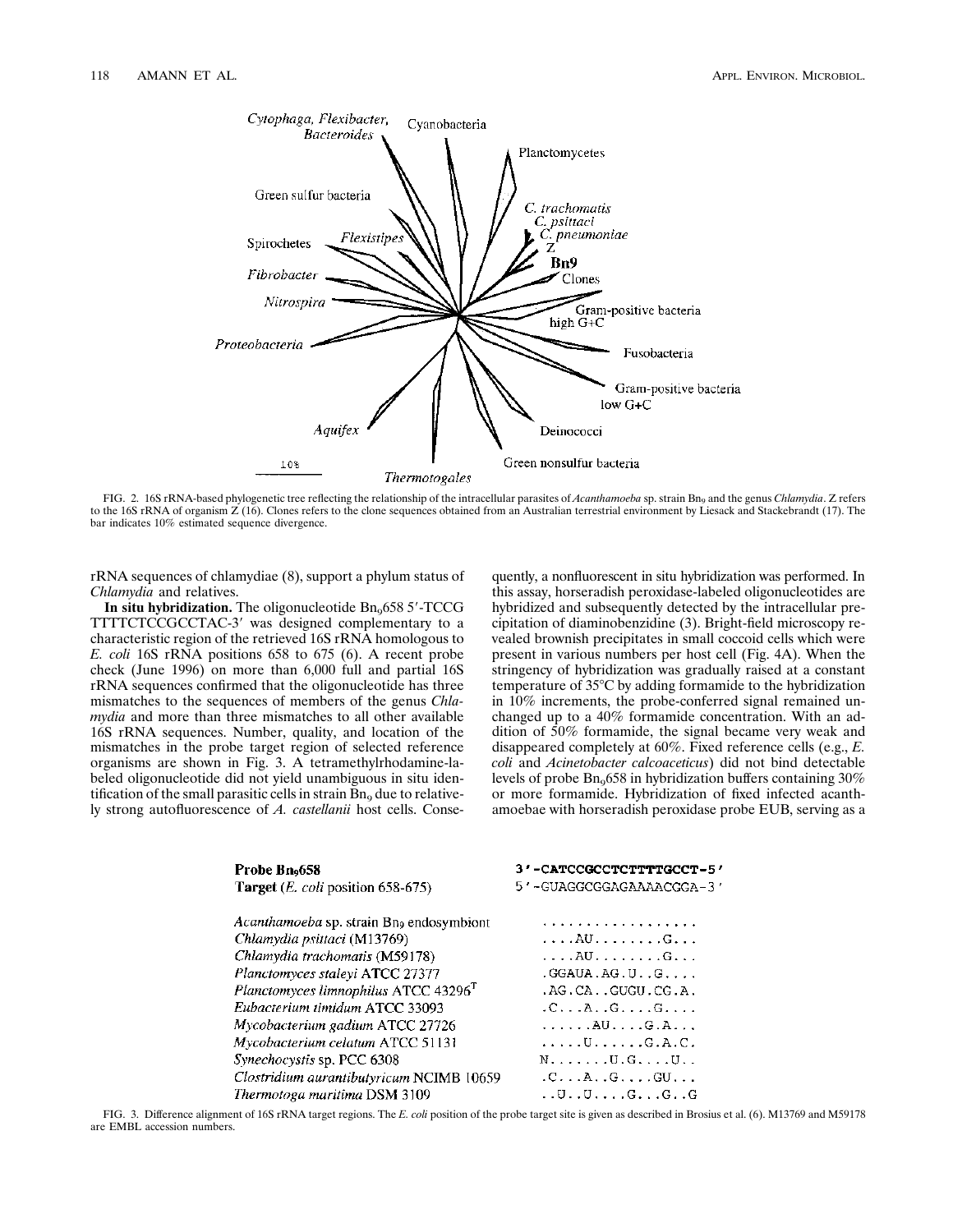

FIG. 4. In situ detection of chlamydia-related intracellular parasites in acanthamoebae. Ethanol-fixed samples were hybridized at 35°C in 30% formamide with the horseradish peroxidase-labeled probe Bn<sub>9</sub>658, and probe-conferred enzyme was subsequently visualized by diaminobenzidine precipitation. Note the small coccoid precipitates. Left panels, phase contrast; right panels, bright field for selective visualization of precipitate. (A) *Acanthamoeba* sp. strain Bn9; (B) *A. mauritaniensis* Berg<sub>17</sub>. Magnification,  $\times$ 1,000. Bar, 20  $\mu$ m.

positive control, and with probe ACA, serving as a negative control, was as expected (data not shown). These results demonstrate specific probe hybridization and thereby corroborate the assignment of the retrieved 16S rRNA sequence to the intracellular parasites of the *Acanthamoeba* sp. strain Bn<sub>9</sub>.

Interestingly, probe  $Bn<sub>9</sub>658$  also hybridized with the intracellular parasites of *A. mauritaniensis* Berg<sub>17</sub> even at 40% formamide (Fig. 4B). The fact that the binding of probe  $Bn<sub>9</sub>658$  to these parasites is as stable as it is to those of strain  $Bn<sub>9</sub>$  is strong evidence for the presence of a fully complementary target site. The occurrence of an identical rRNA signature in both parasites indicates a close evolutionary relationship between the two strains.

## **DISCUSSION**

Obligate endosymbionts are commonly observed in protozoans (15, 30). For *Acanthamoeba*, approximately one of four isolates from both environmental and medical samples contains bacterial endosymbionts (11). It is well established that not only can legionellae proliferate in acanthamoebae (5, 12), but the hosts can even be used to isolate *L. pneumophila* from clinical and environmental samples (35). Therefore, it was not surprising when in an earlier study the rRNA approach demonstrated that *Sarcobium lyticum*, a well-described and longknown intracellular parasite of small amoebae, is closely related to the genus *Legionella* (37). The retrieval of a chlamydiarelated 16S rRNA sequence was therefore originally quite surprising. The subsequent retrieval and comparative analysis (8) of a 23S rRNA sequence from the same parasite yielded consistent results (Table 1). Whereas *Legionella* is a genus within the gamma subclass of the class *Proteobacteria* (19), the chlamydiae are an independent major line of descent of the domain *Bacteria* with a distant relationship to the order *Planctomycetales*. Also, a group of cloned sequences retrieved from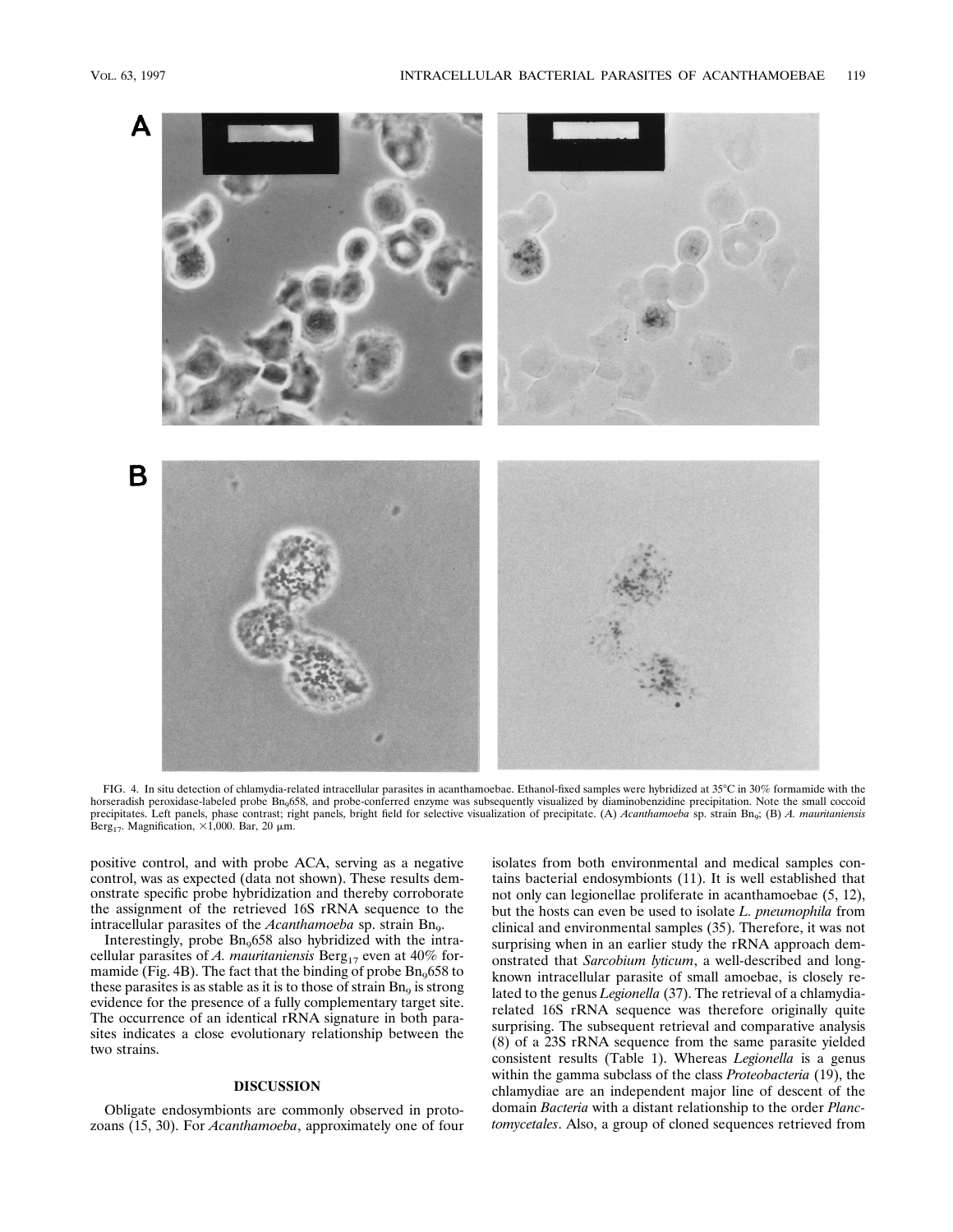an Australian terrestrial environment appear to represent microorganisms deeply branching from the chlamydial lineage (17). However, the significance of the common root of chlamydiae and this group, as well as the significance of the root between the chlamydiae and planctomycetes, is quite low.

In situ hybridization with a specific oligonucleotide probe was applied to definitively link the retrieved sequence to the observed small coccoid endoparasites. The microscopic results demonstrated beyond any doubt that the chlamydial sequences originated in the obligate intracellular parasites of *Acanthamoeba* sp. strain Bn<sub>9</sub>. This intracellular parasite and the microorganism Z are probably the first examples of endoparasites that will eventually give greater phylogenetic depth to the chlamydial branch of the *Planctomyces-Chlamydia* phylum which, until recently, just included three species of the genus *Chlamydia*. In line with the argument of Kahane et al. (16) on organism  $Z$ , we believe that the 16S rRNA data of  $Bn<sub>9</sub>$  parasites will, upon further characterization, justify its classification in a new genus in the family *Chlamydiaceae*. The 16S rRNA sequence similarity of organism Z and the intracellular parasite of strain  $Bn<sub>9</sub>$  of only 88.2% does not support lumping both bacteria in one genus.

Therefore, according to Murray and Schleifer (27), we propose provisional classification of the intracellular parasite of *Acanthamoeba* sp. strain Bn9 as "*Candidatus* Parachlamydia acanthamoebae." This should indicate that a hitherto-uncultured bacterium originally isolated with a strain of *Acanthamoeba* sp. has been partially characterized by molecular techniques. The short description of "*Candidatus* Parachlamydia acanthamoebae" is as follows: phylogenetic position, *Chlamydiaceae*; cultivation, not cultivated on cell-free media, only on Vero cell lines; Gram reaction, variable; morphology, coccoid with a diameter of approximately  $0.5 \mu m$ ; basis of assignment, 16S rDNA sequence (accession number Y07556) and oligonucleotide probe  $Bn_{9}6585'$ -TCCGTTTTCTCCGCCTAC-3'; association and host, intracellular parasites of *Acanthamoeba* sp. strain Bn<sub>9</sub>; mesophilic; authors, Amann et al., this study.

The presence of the probe  $Bn<sub>9</sub>658$  target site in the intracellular parasites of *A. mauritaniensis* Berg<sub>17</sub> was not unexpected since a close relationship to the intracellular parasite of *Acanthamoeba* sp. strain Bn<sub>9</sub> had already been indicated by gas chromatographic fatty acid profiling (26). Even without direct evidence from the sequencing of its 16S rRNA, the  $\text{Berg}_{17}$ parasite is with high probability another member of the new chlamydial group represented by the intracellular parasites of strain Bn<sub>9</sub>.

The results of this study supplement other recent findings. Marre and coworkers have shown that after controlled infection, *A. castellani* served as a host for *Chlamydia pneumoniae* (10). The chlamydiae persisted and multiplied in the *A. castellanii* for at least 2 weeks. This laboratory study suggested that small amoebae could be environmental hosts for chlamydiae. Our results strongly support this theory.

In two independent studies, Michel et al. (25) described intracellular *Ehrlichia*-like bacteria in different species of *Saccamoeba* and Gautom and coworkers (14) reported retrieval of both *Chlamydia*- and *Rickettsia*-related 16S rRNA sequences from *Acanthamoeba* isolates in the United States. The results of the two studies are consistent since the genus *Ehrlichia* is part of the order *Rickettsiales*, a monophyletic group of intracellular parasites within the alpha subclass of the class *Proteobacteria*. Obviously, not only chlamydiae and legionellae but also members of the order *Rickettsiales* are able to survive and even multiply in the phagosomes of small amoebae. It has been known before that the small amoeba might be an important environmental reservoir and vector for Legionnaires' disease.

Our results point towards a more general role of small amoeba in the epidemiology of diseases.

In this respect, it is interesting to note that studies on the transmissibility of bacterial endosymbionts between different *Acanthamoeba* isolates indicated a specific recognition system between host and symbiont (13). Symbiont-free strains from the same mitochondrial DNA *Eco*RI fingerprint group of acanthamoebae readily formed stable symbioses, whereas infection of members of other fingerprint groups resulted in the death or encystation of the infected cells (13). One of us also encountered differences in the host-parasite relationships for different strains of acanthamoebae (22). Growth was observed for cultures of *A. castellani*  $C_3$  infected to 100% with either Bn<sub>9</sub> or Berg<sub>17</sub>. Under good environmental conditions, the multiplication of the host cells balanced that of the parasites and a stable host-parasite ratio was maintained. As soon as the growth rate of the acanthamoebae was reduced, e.g., due to changes in the medium, they were killed by the parasites. To date, we have not found an acanthamoebal strain that forms a stable endosymbiosis with the parasites of strain  $Bn<sub>9</sub>$  or  $Berg<sub>17</sub>$ ; however, it might exist. Likely, the resistant acanthamoebal strains that are able to grow when hosting intracellular bacteria do not just serve as passive reservoirs for multiplication but actually gain a selective advantage over other susceptible populations of protozoa by the acquisition of what would then be true endosymbionts. Their function might be similar to that of *Caedibacter* endosymbionts in paramecia. Here, paramecium strains that carry *Caedibacter* bacteria have a killer trait. Obviously, they release some of their endosymbionts into the environment, which upon ingestion kill sensitive paramecia (31). In situ hybridization probes, such as those used in this study, are ideal tools to investigate in the future the environmental abundance and localization as well as the epidemiological significance of bacteria that might be both endosymbionts of small amoebae and potential pathogens of humans.

## **ACKNOWLEDGMENTS**

This work was supported in part by the EU grant BIO2-CT94-3098. The skilled technical assistance of Sibylle Schadhauser is acknowledged.

#### **REFERENCES**

- 1. **Amann, R., W. Ludwig, and K. H. Schleifer.** 1995. Phylogenetic identification and in situ detection of individual microbial cells without cultivation. Microbiol. Rev. **59:**143–169.
- 2. **Amann, R., N. Springer, W. Ludwig, H.-D. Go¨rtz, and K.-H. Schleifer.** 1991. Identification *in situ* and phylogeny of uncultured bacterial endosymbionts. Nature (London) **351:**161–164.
- 3. **Amann, R., B. Zarda, D. A. Stahl, and K. H. Schleifer.** 1992. Identification of individual prokaryotic cells with enzyme-labeled, rRNA-targeted oligonucleotide probes. Appl. Environ. Microbiol. **58:**3007–3011.
- 4. **Amann, R. I., B. J. Binder, R. J. Olson, S. W. Chisholm, R. Devereux, and D. A. Stahl.** 1990. Combination of 16S rRNA-targeted oligonucleotide probes with flow cytometry for analyzing mixed microbial populations. Appl. Environ. Microbiol. **56:**1919–1925.
- 5. **Barbaree, J. M., B. S. Fields, J. C. Feeley, G. W. Gorman, and W. T. Martin.** 1986. Isolation of protozoa from water associated with a legionellosis outbreak and demonstration of intracellular multiplication of *Legionella pneumophila*. Appl. Environ. Microbiol. **51:**422–424.
- 6. **Brosius, J., T. J. Dull, D. D. Sleeter, and H. F. Noller.** 1981. Gene organization and primary structure of a ribosomal RNA operon from *Escherichia coli*. J. Mol. Biol. **148:**107–127.
- 7. **De Jonckheere, J. F.** 1977. Use of an axenic medium for differentiation between pathogenic and nonpathogenic *Naegleria fowleri*. Appl. Environ. Microbiol. **33:**751–757.
- 8. **De Rijk, P., Y. Van de Peer, and R. De Wachter.** 1996. Database on the structure of large ribosomal subunit RNA. Nucleic Acids Res. **24:**92–97.
- 9. **Drozanski, W. J.** 1991. *Sarcobium lyticum* gen. nov., sp. nov., an obligate intracellular bacterial parasite of small free-living amoebae. Int. J. Syst. Bacteriol. **41:**82–87.
- 10. **Essig, A., M. Heinemann, and R. Marre.** Growth of *Chlamydia pneumoniae*